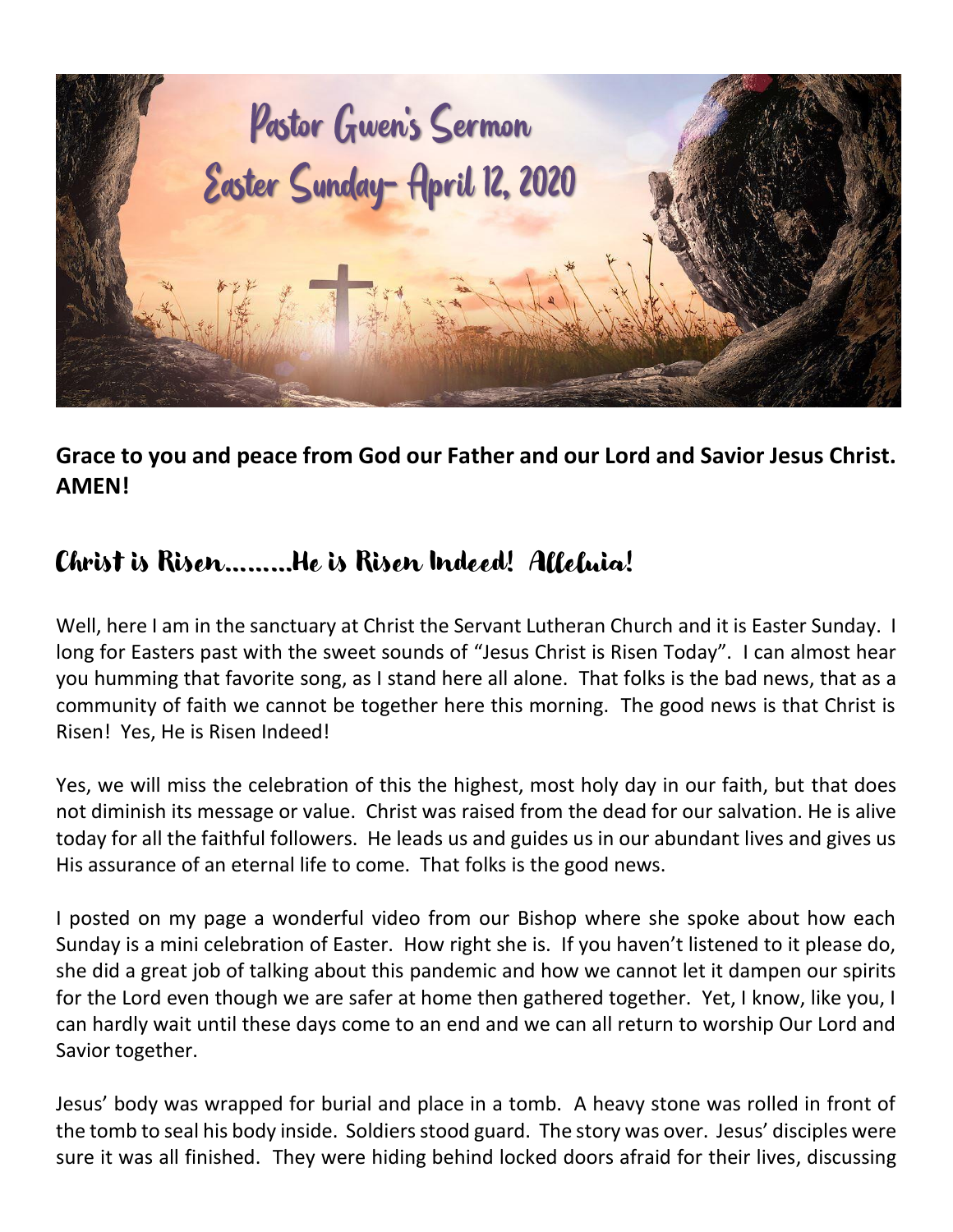what to do now that their Master was not the one to redeem Israel. It just should not have ended this way. Their hope was dashed. Loss and grief certainly must have been present in their feelings that "it was over".

But we already know what the disciples were soon to learn. The story wasn't over. In fact, the story was just beginning. As our Gospel reading from Matthew tells us that everything changed that morning, that first Easter morning at the tomb of Jesus. First an earthquake to signal something special had happened and they should pay attention. An angel came and rolled back the tombstone. The guards fainted in fear, while the Mary's were told not to fear. They heard and saw that the tomb was empty, and that Jesus was raised from the dead. And the best news is that they would see Jesus again. Their instructions were to tell the disciples. And then to their amazement, Jesus greeted them in the flesh. They fell to His feet and they worshiped him. And again, they were told not to be afraid, but to go and tell the disciples what had happened and that they too would see Jesus again. This was good new, great news!

But in order to hear this good news, the Mary's and all of Jesus disciples needed to go through the worst day possible, Good Friday. An odd name for a day that our Lord was crucified, but without that day, there would be no resurrection. There would be no victory over death.

What I am saying is that in order to have the joy and hope of Easter, we seem to have to go through defeats, disappointments, despair, and discouragement, just as the disciples did on that Good Friday.

Some of you might be feeling that today, as we cannot gather together on this most holy day of Easter to worship our Lord together as his chosen children. In the past few weeks, I am sure that most of you have felt some despair and disappointments while dealing with this COVID-19 pandemic. Things just are not the same. They are not what we wanted or planned or have been accustomed too. No big family dinners to celebrate this Holy Day. No visiting our families so we could watch our grandkids look around the house to find the Easter baskets that the Easter bunny hid for them. No Easter egg hunts either. No visiting grandma or mom in the nursing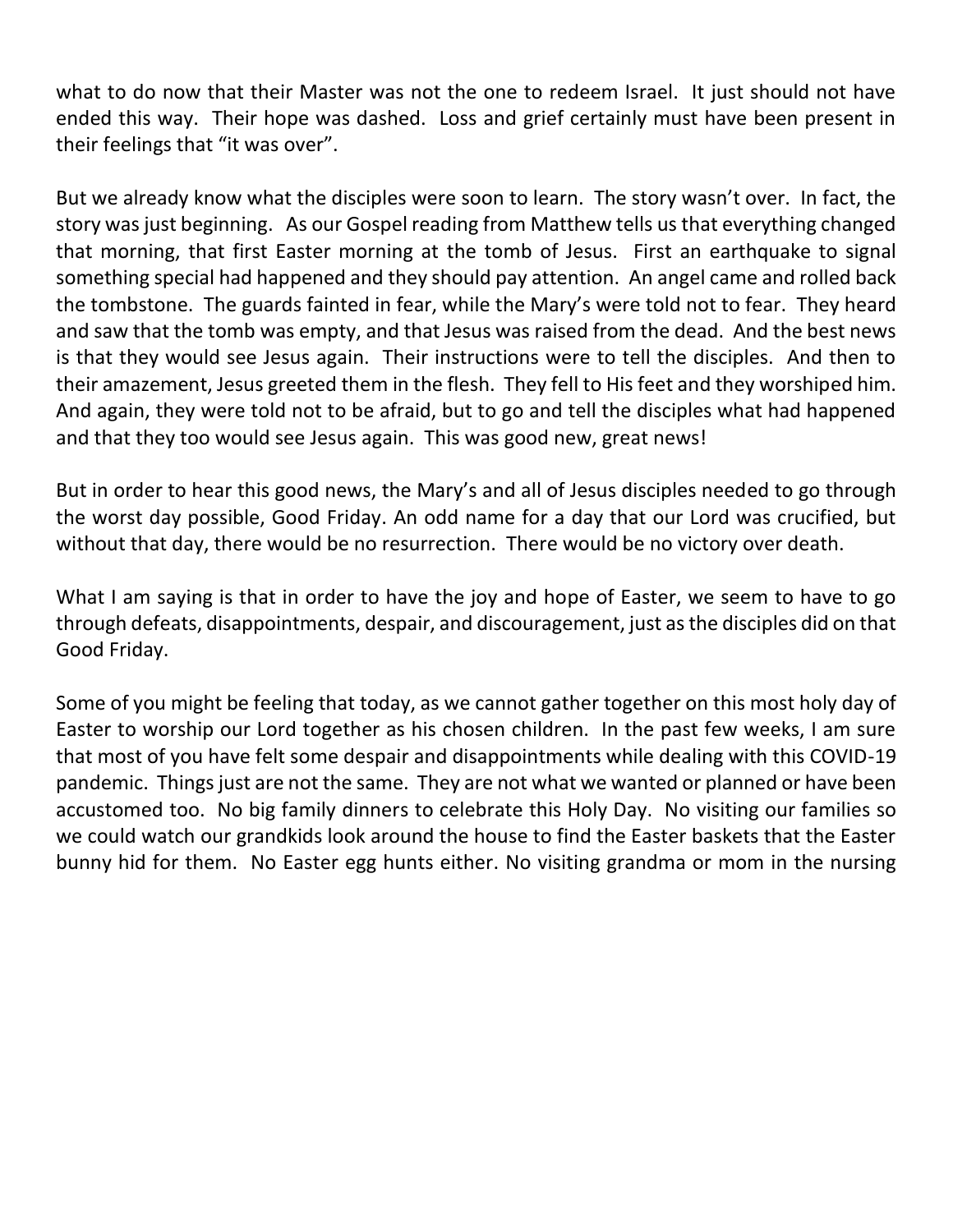home to bring her an Easter Lilly. Times are different today for us, but if we check out Scripture, there are plenty of stories about hopeless situations. And most of them had happy endings.

For Abraham and Sarah, God's promise to have many children seemed to out of reach, to them at their advanced age, so much so that Sarah laughed at God. While this couple tried then to manipulate their situation, God had different plans to fulfill the promise and Isaac was born.

Moses, an exiled shepherd was called by God to lead the people out of slavery to the Promised Land.

After much success, with no good reason to live, Elijah heard God's still small voice that gave him a mission to go on.

Ezekiel saw a vision of the scattering of bones from a defeated army coming back to life.

David, the little shepherd boy, who slew a giant and was a most sinful man, repented to become "a man after God's own Heart."

Or how about the woman at the well, who was shunned by society that found new life in Jesus?

There are so many more stories in our Scriptures and in the lives of all the saints that have gone before us. We know not only from Scripture but also through experience that the road to Easter is not perfect and smooth. There are stones on the path. Some are small and some are large. Some are so big we feel we cannot lift them or kick them out of the way. Some we can walk around, and others need to be rolled away like Jesus' tombstone.

I do suppose that this current situation that we are facing in dealing with this virus, feels much like a large stone. We need help to roll it out of the way, wondering how or if it will ever be possible to have life without COVID-19 again. Some of the ads on TV these days talk about how we are all in this together and we need to do our part. Just as the story of Jesus was not over, neither is our story going to give in to a virus. There is good news this Easter morning, even during a pandemic.

God, knowing that we could not cover the debt of our sin, took on human flesh, became like us, experiencing all that we experience, but lived without sin. God came down in human flesh and became the sacrifice of atonement to pay our debt. God came down in human flesh and took